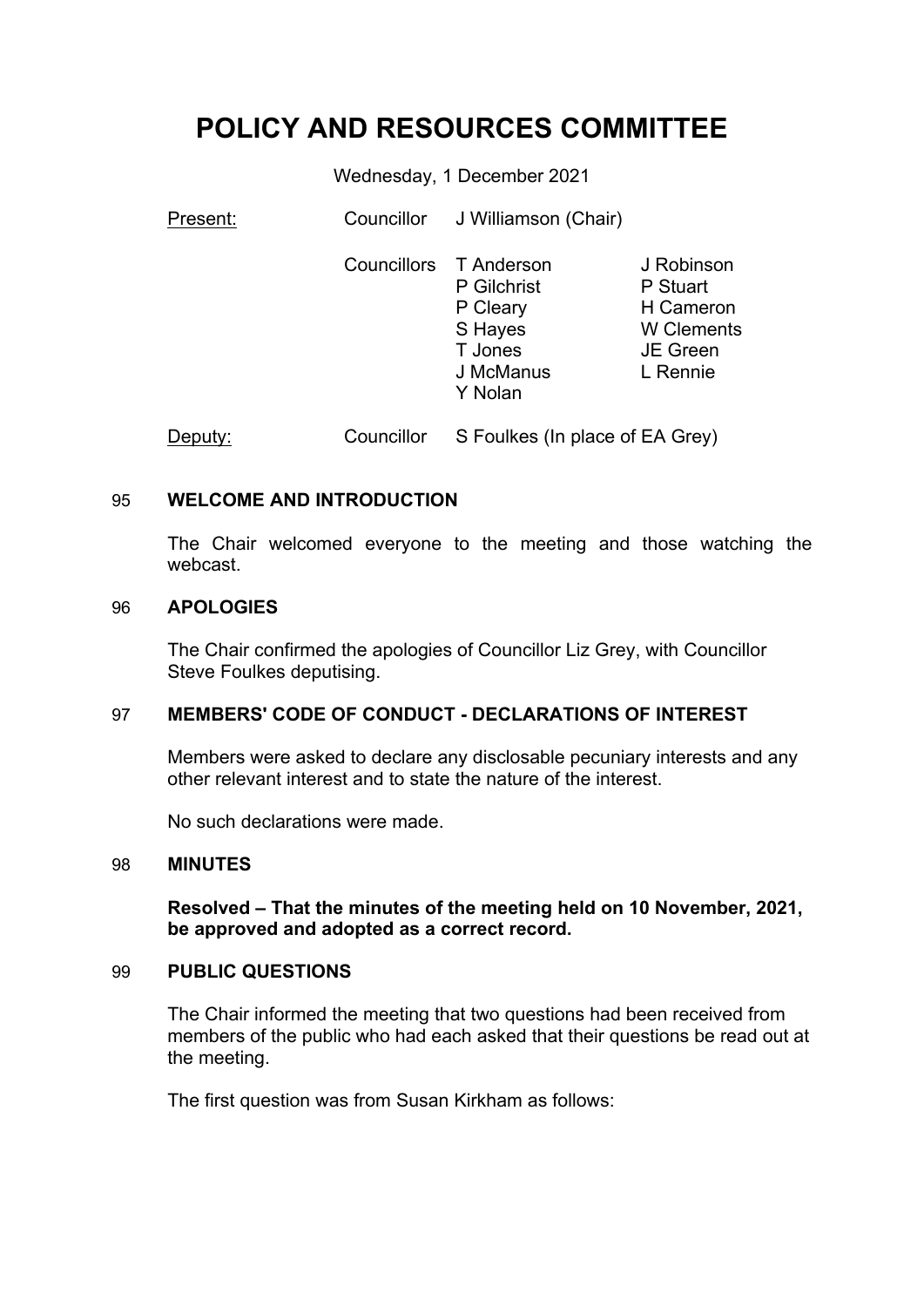"Actions such as the Nottingham City Council Workplace Parking Levy that has raised £25.3 million in the first 3 years and licensing of the private rented sector to cover the enforcement costs of ensuring compliance with minimum energy efficiency standards.

In the first three years of operation, the workplace parking levy in Nottingham raised £25.3 million of revenue, all of which has funded improvements in the city's transport infrastructure, including the largest fleet of electric buses. Recent research indicates that the levy has significantly contributed to a 33% fall in carbon emissions, and a modal shift which has seen public transport use rise to over 40%

Given the local, national and climate goals, and the Council's financial position, how is the Policy and Resources Committee ensuring that all actions and decisions within the council are meeting our climate goals and are financially beneficial?"

The Chair read out the following response:

Wirral Council declared an environment and climate emergency in 2019 and in doing so established a corporate priority to respond to the emergency and influence others to do so. The Council has since established its environment and climate emergency policy, committing the Council to be net carbon neutral by 2030 and setting out the framework for doing so. A key element of the policy and carbon neutral commitment is for the Council to become a 'carbon literate organisation' to ensure all decisions and future strategy are informed by their environment and climate impact. Since commencing carbon literacy training 200 members and senior officers have attended the course. All Council reports set out the environment and climate impact of the recommendations being put forward. The Council also has a dedicated Climate Emergency Team, headed by the Climate Emergency Manager and their role is to coordinate and drive the Council's Environment & Climate Emergency Action Plan. This includes working closely with senior regeneration and planning colleagues to support and advise on the development of the Council's growth strategy and Local Plan, both of which are setting out sustainability objectives including build quality, future neighbourhoods design, a range of development levies including biodiversity net gain and prioritisation of active transport provision.

The Council is a leading partner in the Cool Wirral Climate Change partnership and supported the establishment of the Cool2 climate change strategy for Wirral and net zero target of 2041 (Wirral's second strategy). Since the strategy's introduction in early 2020 a range of initiatives have been commenced including a taskforce on low carbon building and an advanced position with a heat network pilot for the Birkenhead area.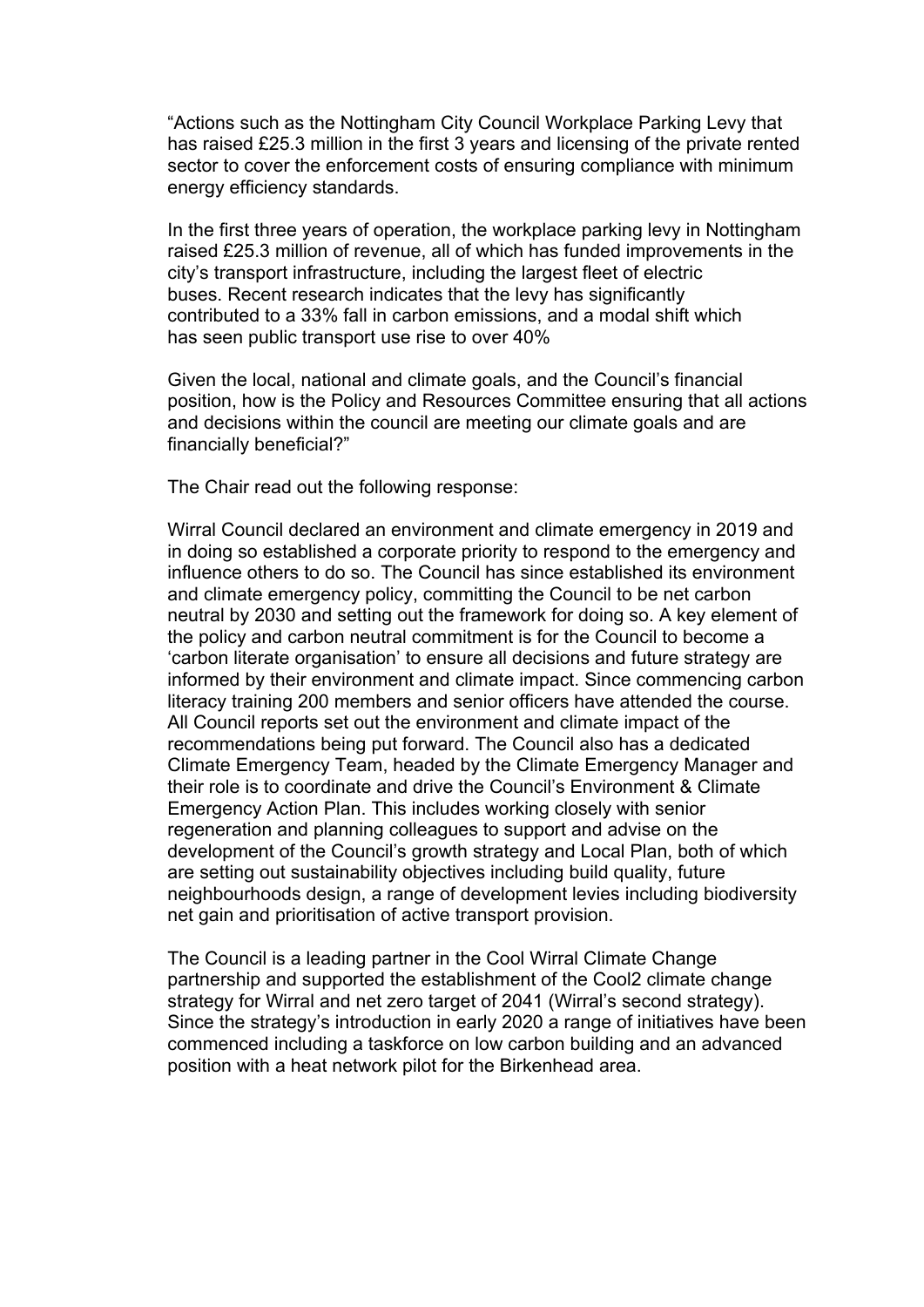In terms of a levy on workplace parking, the Council is developing its post Covid pandemic recovery strategy and new, post lockdown way of working. This will involve a permanent shift to more home working and reduced estate. Therefore, it is premature to consider future parking arrangements of provision, other than travel by car will be discouraged and a greater investment of active travel facilities at the future operational hubs.

The second question was from Naomi Graham as follows:

"The report accompanying the Medium-Term Financial Strategy coming before this committee currently states that the MTFS has no environment and climate implications. Could the Committee ask officers to note that there are environment implications in all Council spend decisions and that there may be climate adaptations and risks that Wirral needs to address over the MTFS period. For example, using transport spend to reduce the impact on air pollution and improve health outcomes, to use all spend to increase the support for the local green economy, to consider spend decisions to improve health and well-being through green spaces etc?"

The Chair read out the following response:

There are no environment and climate implications of producing an electronic Medium Term Financial Strategy document, which is the subject of the report. The document sets a strategy framework for the 2022 – 2027 budget and Medium Term Financial Plan. As part of the budget setting process for 2022/23 individual budget proposals will have robust business cases and equality impact assessments completed and it will be in these documents where the implications for the environment and climate will be made. These documents will be available to the Policy and Resources Committee in the new calendar year, in line with the 2022/23 budget setting process.

# 100 **STATEMENTS AND PETITIONS**

No statements, petitions or questions from Members had been received.

# 101 **DRAFT MEDIUM TERM FINANCIAL STRATEGY 2022-27**

The Director of Resources introduced a report on the Council's Medium-Term Financial Strategy (MTFS) which set out the financial implications of the Council's Corporate Plan and how this could be funded over the period of five years. Each year, the Council was required by law to approve a balanced budget, where gross expenditure was matched by available resources. The MTFS set out the guiding principles and considerations to deliver a balanced budget.

The Interim Director of Finance elaborated on the report's content, and the proposed MTFS 2022/23 to 2026/27, which provided a robust, consistent, and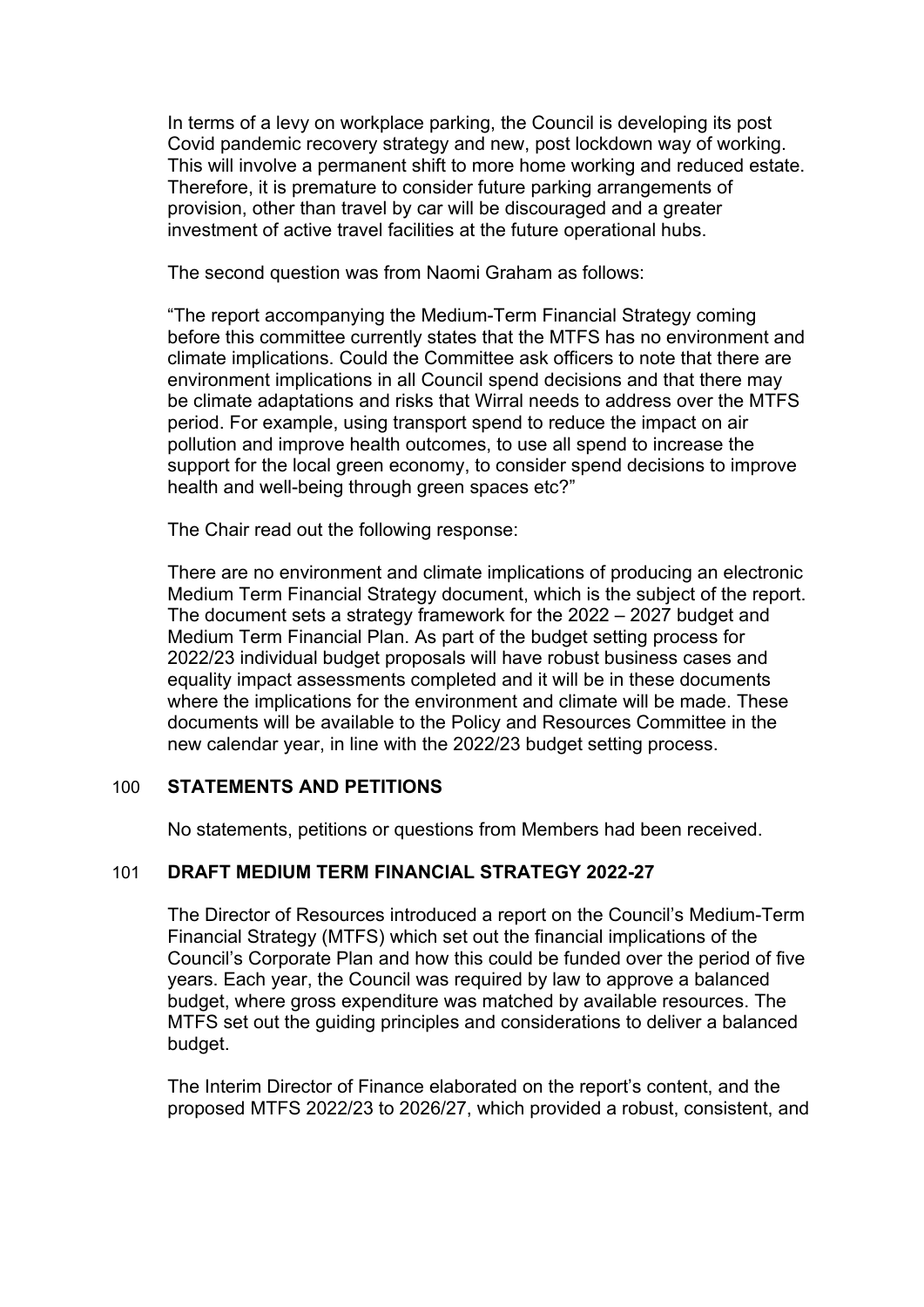sustainable approach to establishing and maintaining a stable and prudent financial basis on which the Council's services were to be delivered.

The MTFS was one of the key strategies of the Council and the five-year strategy set out the Council's commitment to providing services that both met the needs of people locally and represented good value for money.

The MTFS identified a structural deficit for the five-year period covered. Upon the budget balancing for 2022/23 this structural deficit was removed based on latest estimates. The Council would need to save £27m, 8.3% of the net spend of the Council for the first year of the MTFS, 2022/23 to achieve a balanced budget.

Contained within the MTFS were indicative figures for financial years 2022/23 to 2026/27; these figures would change in line with a number of factors, including confirmation of the government's forthcoming funding settlement for 2022/23 (expected in mid-December), which in turn would inform the budget proposals made by this Committee for consideration by full Council in February 2022.

The Interim Director and Chief Executive responded to a number of comments from Members. With regard to the benchmarking of public health grants with comparator authorities, the Chief Executive agreed to ask the Director of Public Health to provide a written response on this.

Members spoke of the opportunities to transform services over the lifetime of this MTFS and the need for all political groups on the Council to work together for the benefit of Wirral's residents.

On a motion by the Chair, seconded by Councillor Yvonne Nolan, it was -

### **Resolved - That the Medium Term Financial Strategy for 2022/23 to 2026/27, be approved.**

#### 102 **2022/23 BUDGET PROCESS**

The Director of Resources introduced a report which recommended a new approach to budget setting for the 2022/23 budget. Since the last Committee, the two reports forming the External Assurance Review received from the Department of Levelling Up, Housing and Communities (DLUHC) had been published as a result of the Council requesting capitalisation as a form of exceptional financial support. These reports recommended the Council to develop a financial recovery plan which would require it to provide a realistic Medium Term Financial Strategy, increase General Fund balances and take tough decisions to balance the budget and ensure financial sustainability. These recommendations were put forward for agreement at the Policy and Resources Committee meeting of 30 November 2021.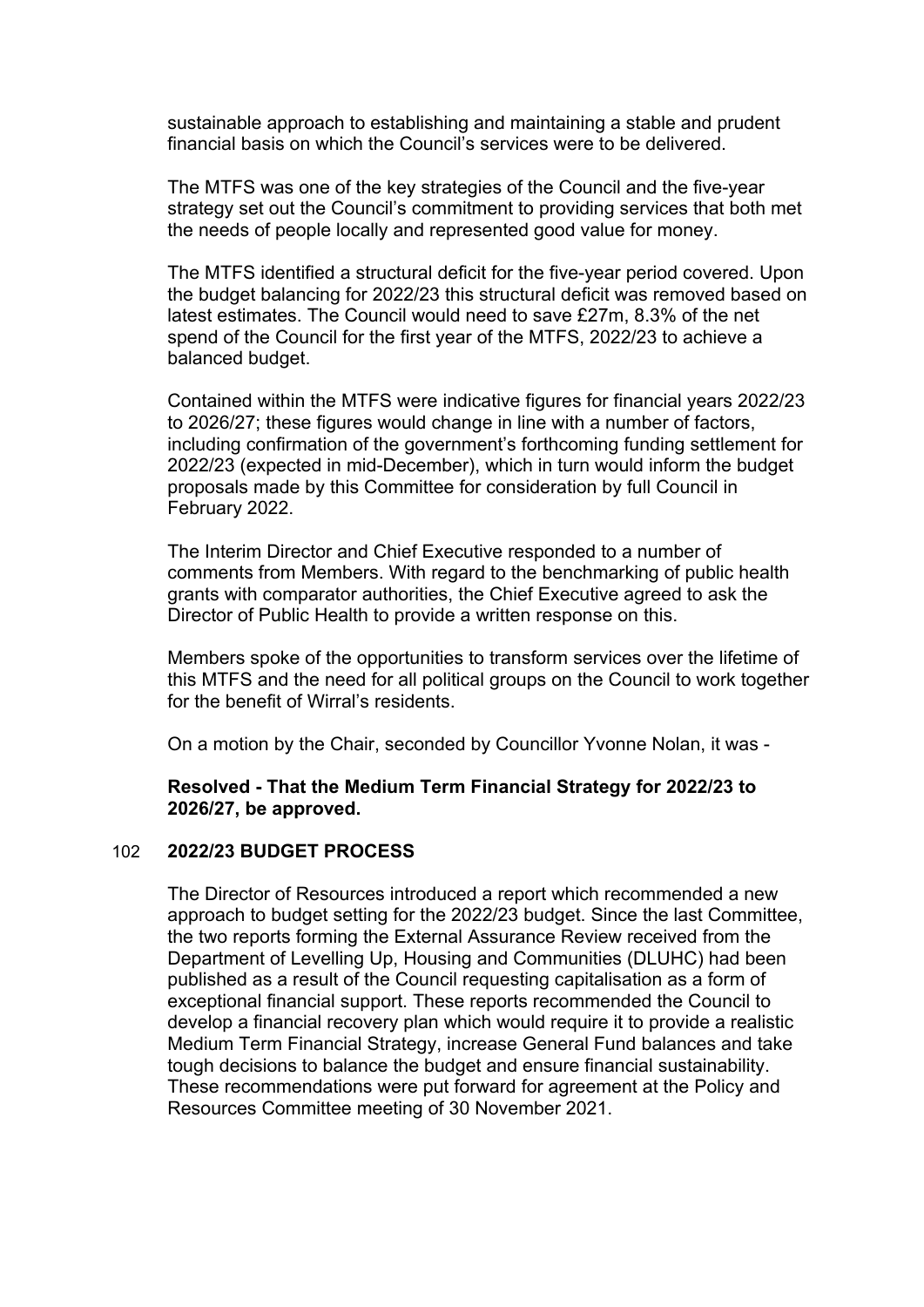The new approach to the budget setting process for 2022/23 would set the foundations that would help deliver relevant recommendations in the DLUHC reports. The new process provided for 'Budget Envelopes' for Directorates to remain within for 2022/23 and to identify budget proposals to ensure these budget envelopes could be contained.

The Interim Director of Finance elaborated further on the new approach to the budget process and how this would work.

On a motion by the Chair, seconded by Councillor Yvonne Nolan, it was -

**Resolved - That the revised approach to setting the 2022/23 Budget, as outlined in the appendix to the report, be approved.**

### 103 **CHANGE PROGRAMME**

The Chief Executive introduced the report on the proposed Change Programme required to support the implementation of the Wirral Plan by ensuring the Council's operating model was as effective and efficient as possible. This would lead to the optimisation of Council resources in relation to delivering the Wirral Plan priorities and outcomes.

The Assistant Director: Strategic Change then gave further details on the programme which took account of the linked to exceptional financial support External Assurance Review (EAR) recommendations published on the 2 November, 2021. The Change Programme had been put forward as part of the Council's evidence to the Department for Levelling Up, Housing and Communities (DLUHC formerly MHCLG) that the Council had the capability to implement a programme of change to deliver the required savings to achieve financial sustainability.

The EAR reports and recommendations provided a clear steer to the Council and officers had acknowledged this in the design of programmes presented in this report. The overall goals of the Change Programme were to:

- Support the delivery of the Wirral Plan, approved by Council on 6 September 2021, by helping improve outcomes for residents.
- Support the delivery of the Medium-Term Financial Strategy by ensuring the Council's operating model provided best value in prioritising the Council's services and investment around the greatest need.

The Chief Executive responded to a number of comments from Members and elaborated on the role of the Finance Sub-Committee in providing oversight of business cases as they were developed and the reporting procedure through this Committee and on to Council as and when required. There would be an increasing role for Committee Chairs and Party Spokespersons in the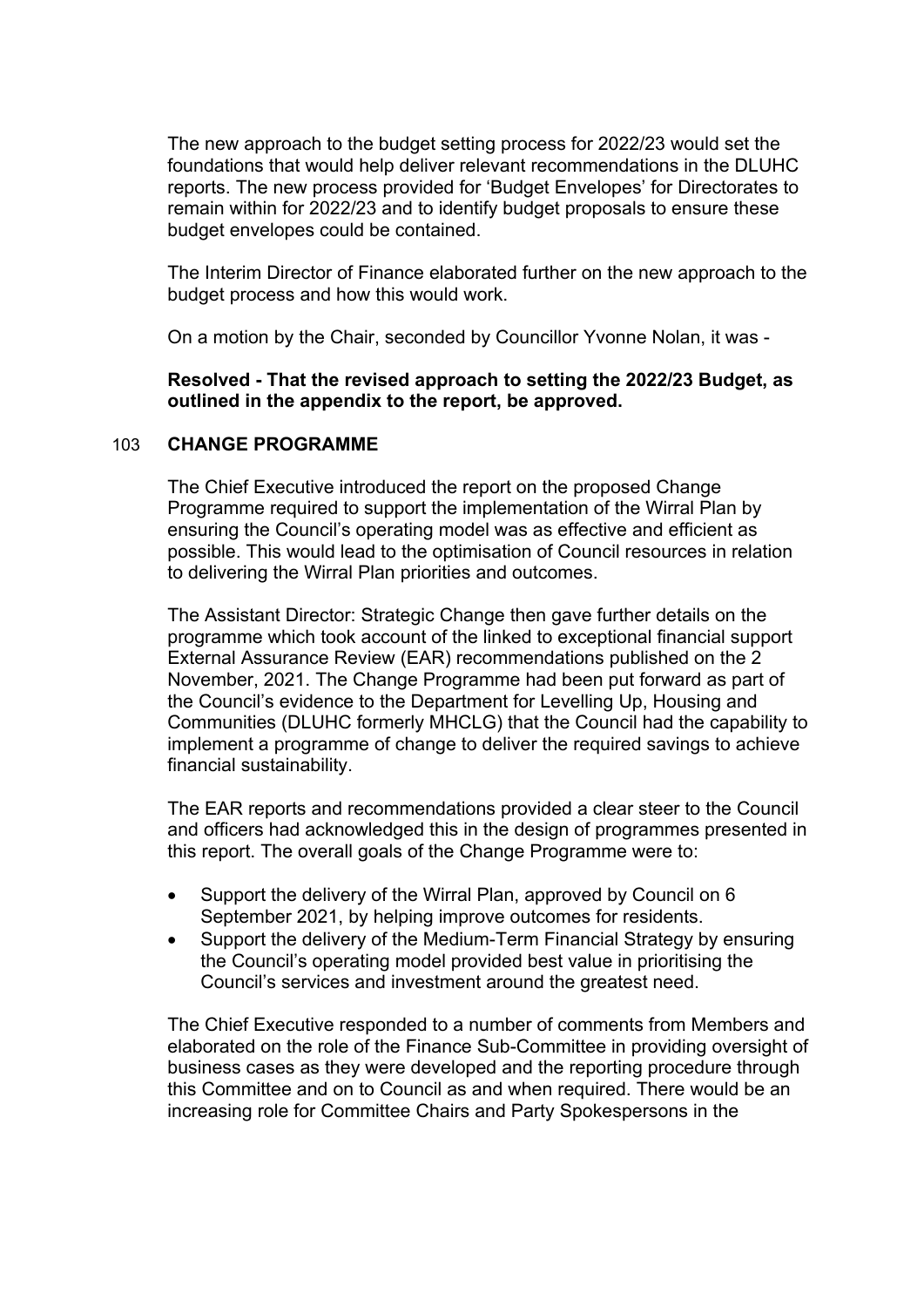direction of savings, but in the knowledge that both the Leadership and Governance report and CIPFA reports highlighted the increasing role of this Committee and its Sub-Committee in providing direction and steer on the Financial Recovery Plan. Decisions would need to be made quickly whilst ensuring the stability and security of the Council in the delivery of major change programmes and whilst maintaining the confidence of the workforce.

On a motion by the Chair, seconded by Councillor Yvonne Nolan, it was -

### **Resolved – That,**

- **(1) the Chief Executive be requested to progress and implement the Change Programme and required service reviews to deliver a new operating model;**
- **(2) it be agreed that oversight of the Programme be through P&R Finance Sub-Committee who will review emerging business cases and receive regular updates on progress**.

#### 104 **WORK PROGRAMME UPDATE**

The Director of Law and Governance introduced a report which advised how this Committee, in co-operation with the other Policy and Service Committees, was responsible for proposing and delivering an annual committee work programme.

The work programme was formed from a combination of key decisions, standing items and requested officer reports. The report provided the Committee with an opportunity to plan and regularly review its work across the municipal year and was attached as an appendix to the report, although the Committee would now be aware of the decision taken at the special meeting of this Committee on 30 November, 2021, with regard to future agendas.

**Resolved – That the Policy & Resources Committee work programme for the 2021/22 municipal year, be agreed.**

# 105 **REFERRAL FROM COMMITTEES**

The Chair suggested that the three committee referral items on the agenda (see minutes 106, 107 and 108 post), be taken en bloc, and on a motion by the Chair, seconded by Councillor Yvonne Nolan, it was –

# **Resolved – That the three committee referrals be agreed.**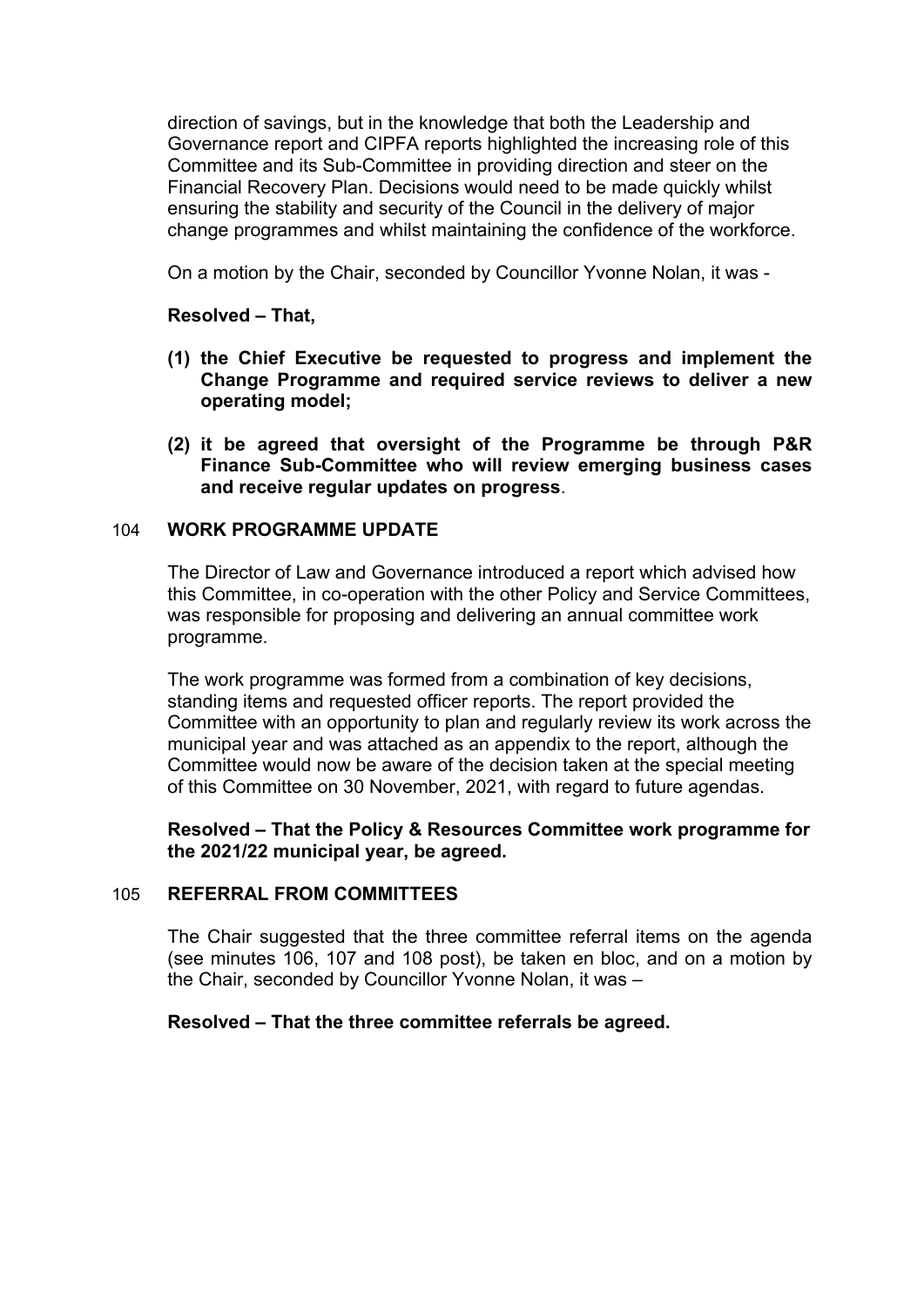# 106 **REFERRAL FROM TOURISM, COMMUNITIES, CULTURE AND LEISURE COMMITTEE: GRANT FUNDING FOR DESTINATION MARKETING**

A report on the Tourism, Communities, Culture and Leisure Committee's recommendations from its meeting on 17 November in respect of the acceptance of grant funding for destination marketing from the Liverpool City Region Combined Authority's Single Investment Fund.

The report was before the Committee because in accordance with the Council's Constitution any amendment to the Capital Programme requested by a Committee or officer in excess of £100,000 was reserved to Policy and Resources Committee.

**Resolved – That,**

- **(1) this Committee notes that the funding is subject to receiving and entering into a formal Grant Funding Agreement, which details the terms and conditions of the award;**
- **(2) the Director of Regeneration and Place be authorised to approve the Grant Funding Agreement, thereby accepting the funds.**

# 107 **REFERRAL FROM ECONOMY, REGENERATION AND DEVELOPMENT COMMITTEE: TOWN DEAL - ACCEPTANCE OF FUNDING**

A report on the Economy, Regeneration and Development Committee's recommendations from its meeting on 22 November in respect of the acceptance of a Town Deal grant from the government.

The report was before the Committee because in accordance with the Council's Constitution any amendment to the Capital Programme requested by a Committee or officer in excess of £100,000 was reserved to Policy and Resources Committee.

#### **Resolved – That,**

- **(1) the content of the report and the announcement from Government regarding the Town Deal funding award in relation to Birkenhead, be noted;**
- **(2) the re-profiling of the funding allocation for projects as set out in paragraph 3.8 of the report, be noted;**
- **(3) the Director of Regeneration and Place be authorised to accept the offer and funding from DLUHC, via a grant made under Section 31 of the Local Government Act 2003;**